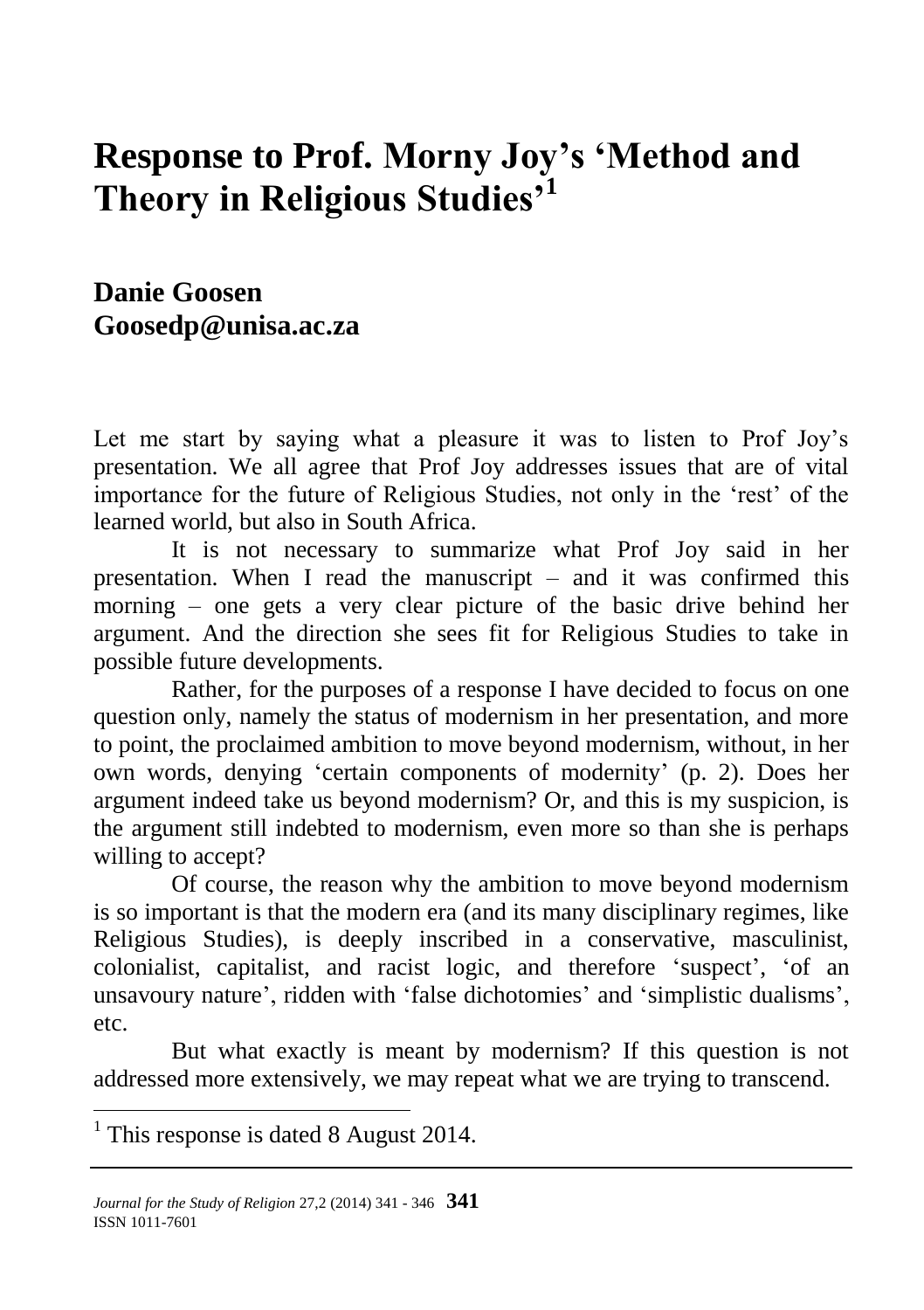# **1. Objectivity and Neutrality**

Prof Joy writes, and I agree, that we need to revise 'the mode of thinking that has been content to insist on neutrality or objectivity, when all too often – in both past and present – this has been an excuse for unacknowledged interest'.

In a certain sense this has become common knowledge, especially after the so-called language turn during the previous century. In short, the modern attempt to be objective and neutral has foundered on the rocks of our unescapably historicity, i.e. the fact that we are always already imbedded in this or that particular tradition or community of trust. Prof Joy accepts the historical nature of the human condition, contrary to the modern tendency to escape time and history.

But, and this is my question, can we – amidst the acceptance of our own historicity – do away with the idea of objectivity? And is Prof Joy's presentation not itself indicative of this? For at least some traces can be identified in her presentation of the idea of objectivity, despite claims to the contrary.

But let me rephrase the question: what happens when our philosophies do away with the dialogue between the subjective and the objective, historicity and truth, the particular and the universal? Emphasis on only one of the binaries leads us almost of necessity to either a pure objectivism (with its denial of our historical embeddedness), and – just as important – a pure subjectivism and relativism (with its inbuilt tendency to reduce reality to nothing but a struggle for power and the instrumental promotion of our own particular interests)?

Against this background one can ask whether Prof Joy is not (in an attempt to do away with modern objectivism) committing herself to subjectivism (with the attendant reduction of everything – following Nietzsche and Foucault – to a simple power game). In other words, is postmodernism not the dark shadow of modernism? And is one's resistance to modernism not undermined by one's loyalty to postmodernism?

But even more, is the preference for the subjective not accompanied by a rather strange phenomenon, namely the return of the objective under the guise of its denial? She starts her presentation with the following statement: 'If one surveys the present condition of Planet Earth, the inevitable conclusion is that it is facing a number of challenges that threaten its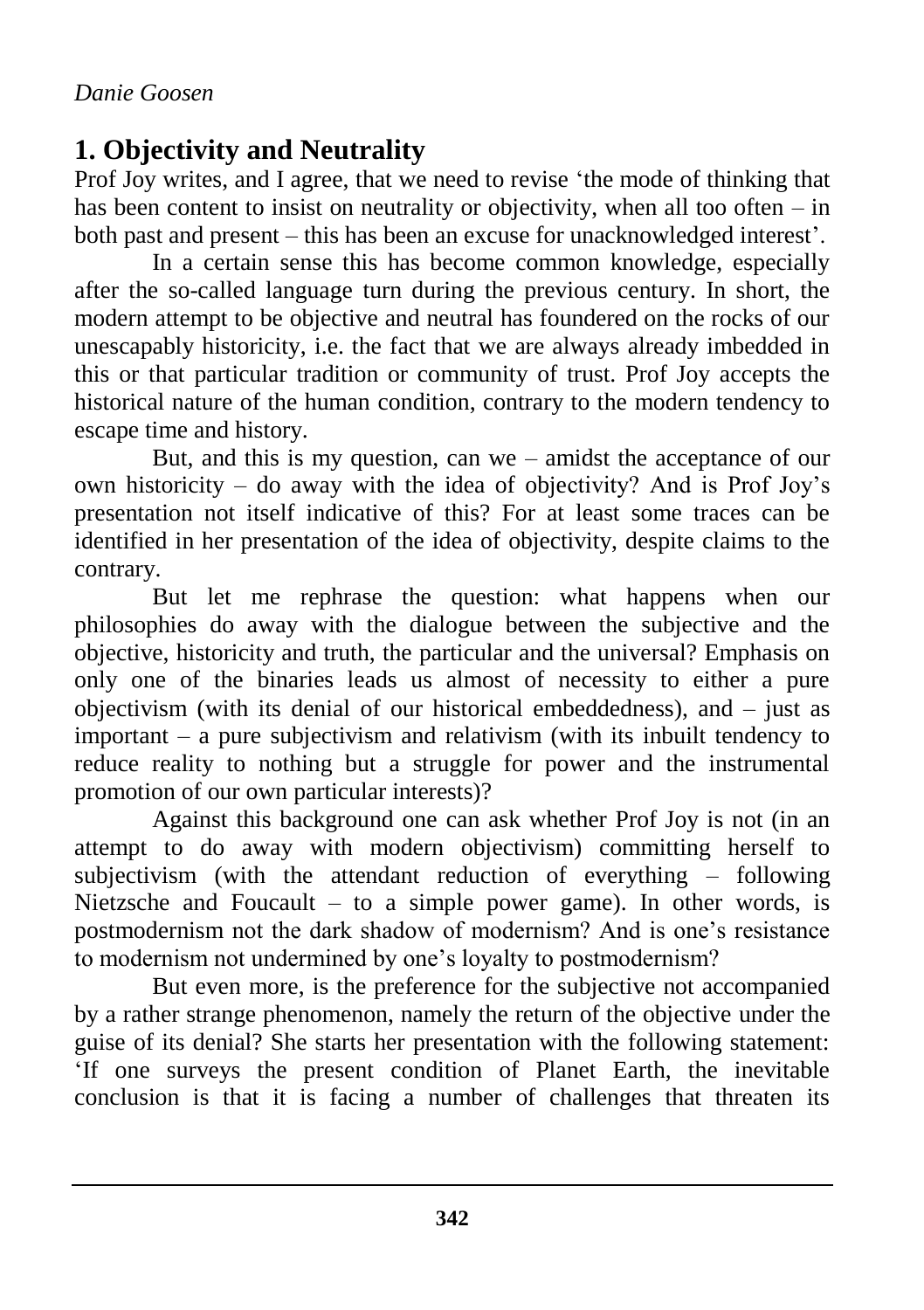continued viability as a life-enhancing environment – in climatic as well as in humanistic matters'.

What exactly is meant by this statement? One possible explanation is that the surveillance of Planet Earth rests on the age-old ambition to describe the latter from the vantage point of a certain free-floating, objective and neutral platform somehow removed from planet earth.

In this regard one can ask what is meant by the continued viability of Planet Earth as a life-enhancing environment. It is difficult to escape the impression that these concepts do function for all practical purposes as objective norms. In other words, is this a question of the objective making its scarcely visible re-appearance against the background of its denial?

## **2. Dualism**

Since Nietzsche and his unruly squat of French supporters on the left bank of the Seine we know that modern dualism is a bad thing. It lies at the very foundation of phenomena like colonialism, racism, phallo-logo-centrism, Euro-centrism, capitalism, apartheid, etc.

Prof Joy is accepting, as normative for her own argument, the post- or even anti-dualist talk of postmodern philosophers like Foucault and Derrida. This is the reason why she often refers to the need to transcend – in her words – the 'false dichotomies', 'artificial polarities' and 'simplistic dualisms' of modernism.

However, a certain semantic ambiguity characterises this attempt to transcend dualism.

Firstly, it stands in marked contrast to the rhetoric used in the presentation. For the presentation is structured around a typical dualist geometry in terms of which certain phenomena are seen as negative and others as positive. E.g., phenomena like 'conservatism', 'identity politics', and 'western values' are seen, without qualification, in negative terms. (As if – by the way – there are no traces of conservatism or identity politics to be found in the presentation).

At the same time their opposites are embraced. Like 'human rights' and 'change'. However, as is the case with the meaning of concepts like conservatism and identity politics, the meaning of 'human rights' and 'change' are also left in unclarified. And if this is indeed the case, what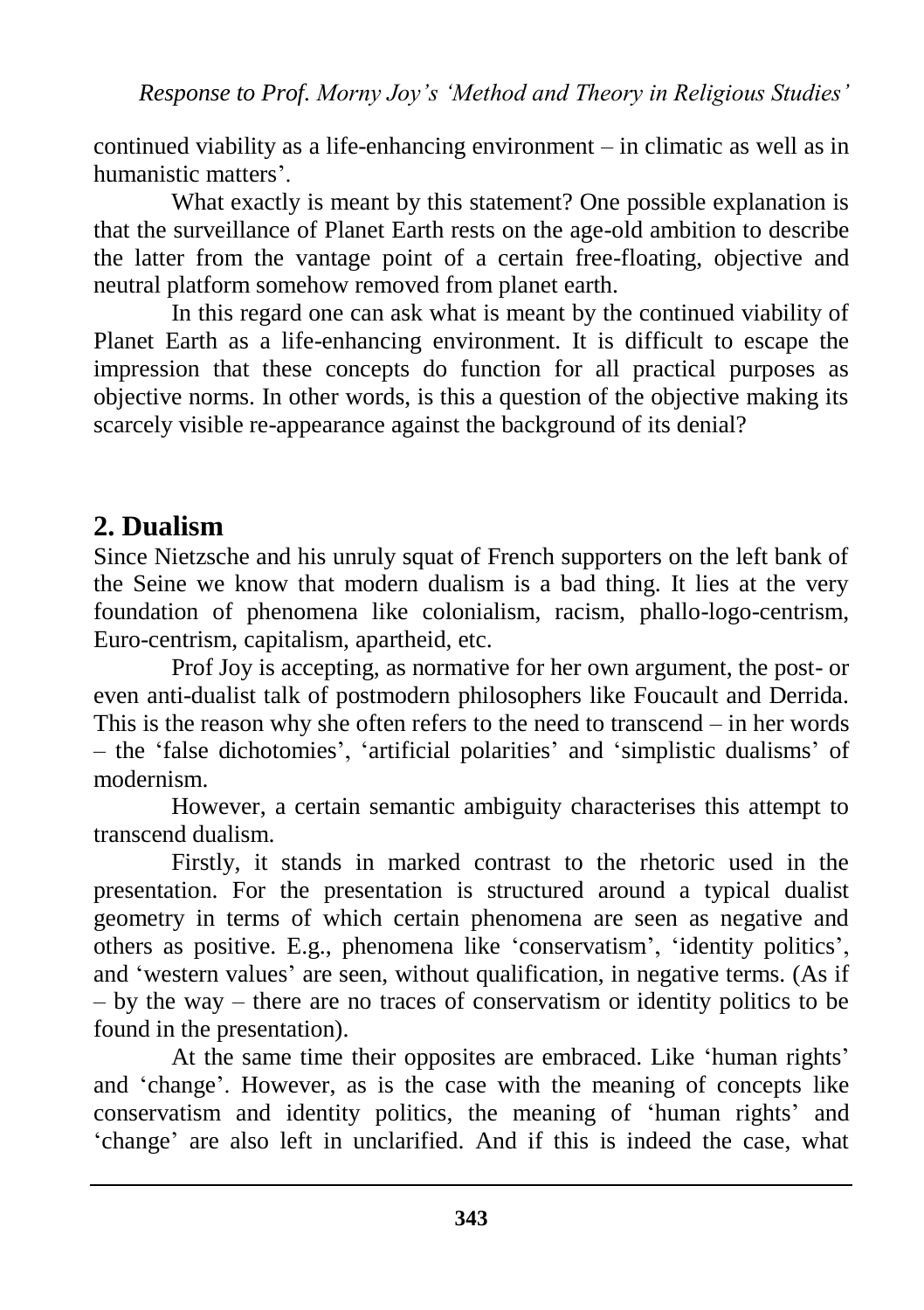#### *Danie Goosen*

exactly is the difference between one's own position on human rights and the neo-liberal embrace of human rights? Even more, what is the difference between one's own position on change and the neo-liberal emphasis on the need to reduce everything – out of concern for ever expanding markets and limitless desires – to a state of pure potentiality? What is the difference between one's own preference for change and the typical capitalist need to meld everything solid into thin air, as Marx famously said?

But this brings me to the second remark. In contrast to the abovementioned need to transcend dualism, the presentation also implies (in its use of concepts like 'false dichotomies', 'artificial polarities' and 'simplistic dualisms') that there is such a thing as true dichotomies, natural polarities, and complex dualisms.

But on what basis can we accept dualism? Even more to the point, on what basis can we distinguish between acceptable and unacceptable dualisms?

I am not convinced that Foucault and Derrida will be able to help us to answer this rather difficult question. But, and this is certainly controversial, I am convinced that traditional Western philosophy (despite its many problems) can provide us with an answer.

How? Traditional Western ontology is based on the idea that being can be seen as an analogical event, in other words as the dynamic interplay between similarities and differences. Traditional ontology thus shows the way not only beyond dualism (i.e. the need to draw unbridgeable lines between beings), but also beyond dualism' ever present shadow, namely monism (i.e. the tendency to deny differences). However, as long as we – in a typical modernist fashion, and with appeal to progress, change and potentiality – try to do away with tradition (a typical modernist temptation also present in Prof Joy's presentation), we are left without these important ontological guidelines. And without such points of reference from the past, modern society is less capable of answering the very phenomena that Prof Joy, rightly, identifies as problematic, namely capitalism, globalization, racism, etc.

#### **3. The Transcendent and Modernism**

Prof Joy proposes that religious studies follow the example of contemporary trends in anthropology. Now, I don't have any problems with anthropology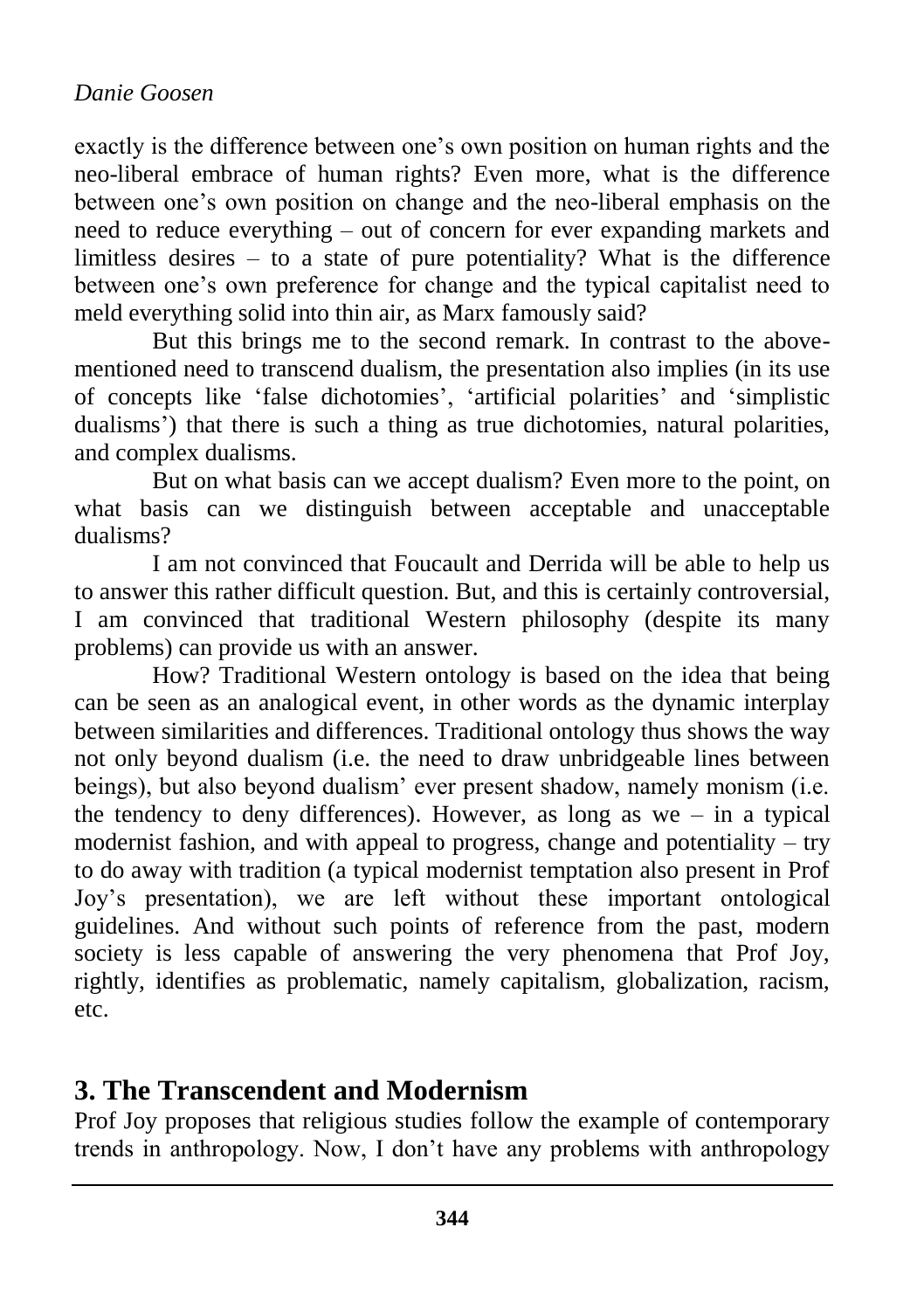per se (although it is an open question to what extent anthropology enables us to think from within the interplay – as suggested above – between the historical and the universal, the particular and the general, the subjective and the objective, etc.).

However that may be, what struck me is the fact that the specific nature of religion – captured by the idea that religion is all about our reference to and dependency on a transcendent being – is left in the dark. As if the transcendent has no bearing on the question about the future of religious studies.

Now, in response I would like to argue that the transcendent is not merely an extra that we can eventually do away with without changing the very nature of our discipline. On the contrary, it has an intrinsic bearing on how we understand religious studies. This argument is based on the premise that our understanding of being as such is a function of our understanding of the transcendent. In other words, the argument is based on the premise that our ontologies are deeply indebted to our theologies (and let it be added as a side-remark, all of us do depend on theology, even those in religious studies who strongly denies this).

Let me give a few examples. It has a direct bearing on the question of modernism.

Firstly, take the example of the Christian God in High Mediaeval theology. Without explaining this in any detail, it is noteworthy that the understanding of God (God as origin and endpoint of our desire) found an analogical reflexion in its participatory understanding of being, for being was in essence nothing but a 'thankful response, a liturgical reaching out and participation' in God.

Secondly, during the theological revolution of the  $13<sup>th</sup>$  and  $14<sup>th</sup>$ centuries (Duns Scotus and William of Ockham) we were left with a radically new understanding of God. Henceforth, God was understood not as good and reasonable (as presupposed by the participatory ontology of High Mediaeval theology), but rather as a wilful, dark and impenetrable power.

But, and this is the important point, once God was thus reconceptualised, the space was opened for the modern understanding of being in similar terms. Thomas Hobbes, and modern liberal philosophy in his slipstream, gave expression to this when he argued that 'life in the state of nature is solitary, poor, nasty, brutish and short'. Henceforth the need arose to control the wilful, dark and irrational being by means of  $-$  as it turned out  $-$